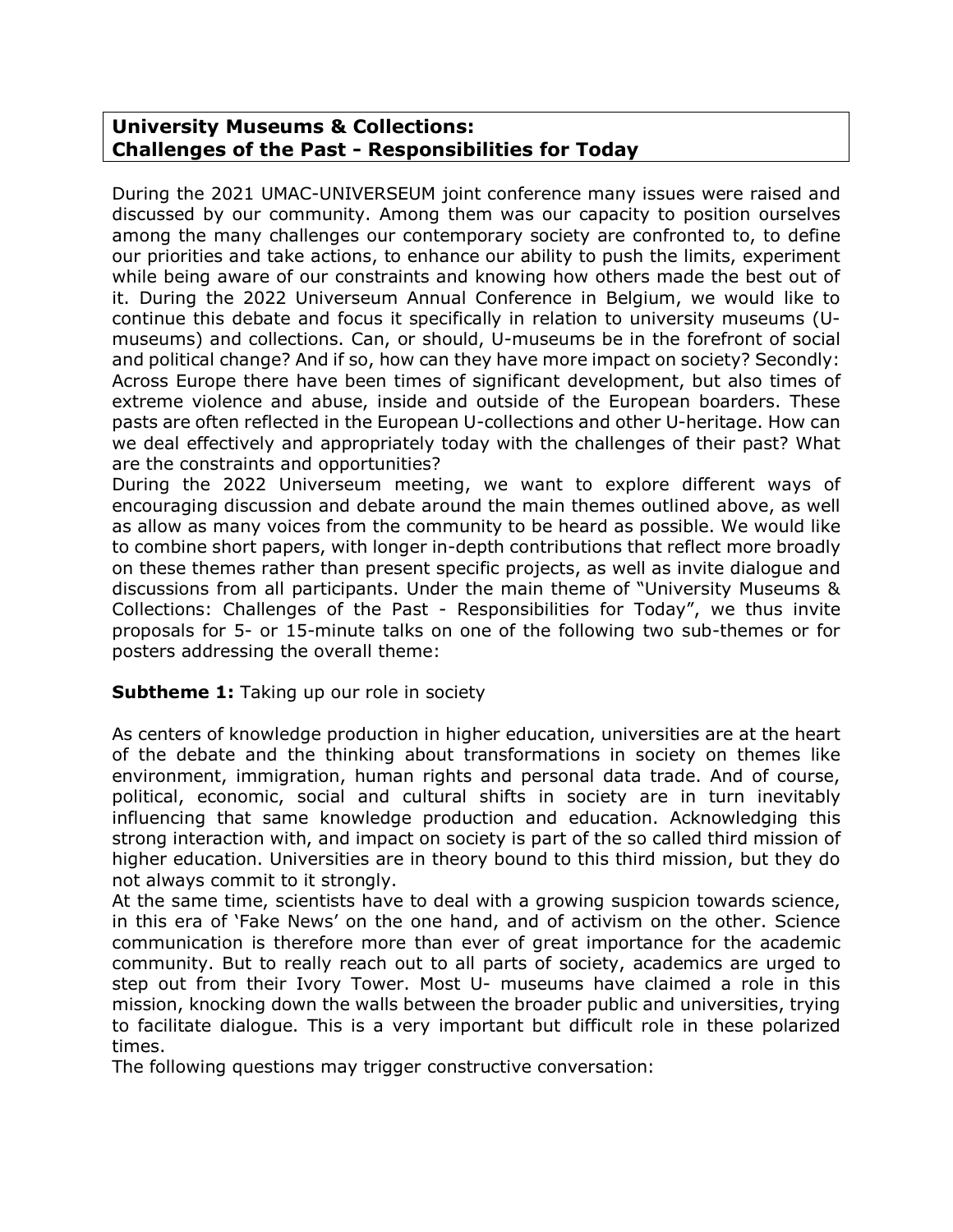How do U-museums pick up on this role of assisting academics to reach out to all parts of society? How do they position themselves in these hot debates? Do they act merely as facilitators or do they take a stand?

Could and should U-museums be the forerunners in addressing societal issues? What alliances and partnerships shall we build?

Are they, as a part of the academic community, better equipped than the other types of museums to act according to United Nation 2030 agenda for sustainable development? At the same time, how can they avoid positioning themselves as the experts and only «speakers of the Truth», for instance, in matters concerning human rights, the environment or democracy? How can U-museums live up to ICOM's proposed ideal of a "democratizing, inclusive and polyphonic space for critical dialogue about the pasts and the futures" of tomorrow?

## **Subtheme 2: Dealing with a challenging past**

Many universities are confronted today with difficult and controversial issues concerning their collections, particularly in relation to objects acquired in a context of (colonial) domination or war. A strong characteristic of U-collections is this constant tension between their "original" value and their scientific or educational value today. The following questions may provide starting points for discussion:

How does this tension between original value and contemporary alternative interpretations affect the way we collect, catalogue and display these objects? What does this mean for our thinking about ownership?

Should we expect U-museums and U-collection keepers to reflect more and more effectively than others on these kind of issues, since they are part of an academic environment generally known as a place of research, reflection and knowledge production?

\*\*\*\*\*

## **Abstracts for sub-theme sessions 1 and 2 need to include:**

i) introduction / problematization / context

ii) main arguments / methods / discussion

iii) results or conclusion.

## **Poster session**

For UNIVERSEUM 2022 Poster Session, we encourage the presentation of posters on any activity or project (collection management, exhibition, audience engagement, collaboration, etc.) that relates to any of the above-mentioned themes. Abstracts for posters need to focus on the context, process and outcomes of the selected projects. Please send your abstract proposal (max. 200 words), with an indication of the session you are submitting to (sub-theme 1, sub-theme 2, or poster session), plus a short biographical note highlighting main research interests and/or field of professional experience (max. 50 words) to the following email address using the abstract template by Tuesday 15 February 2022:

#### **Universeum2022@ulb.be**